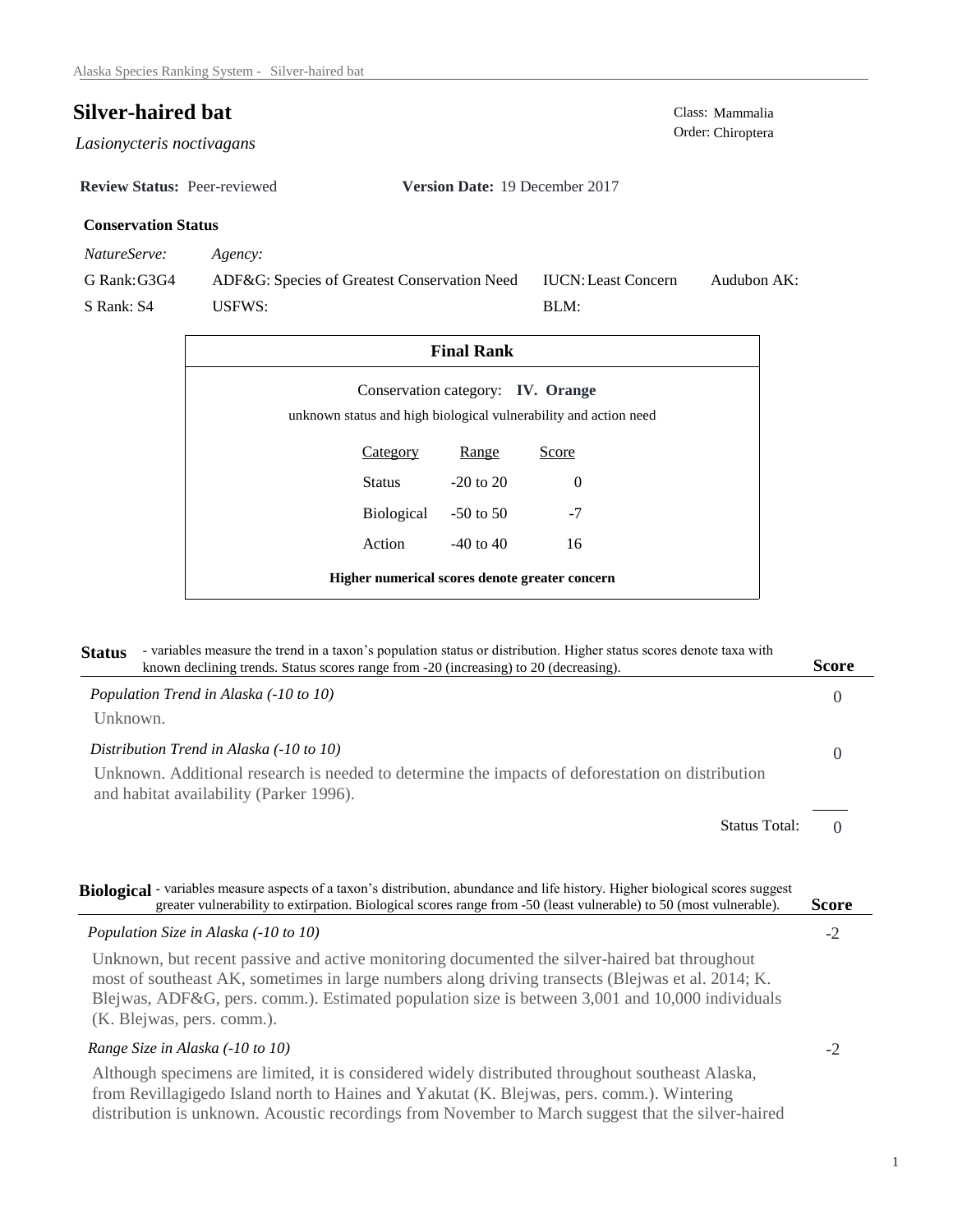bat (unconfirmed, may be Eptesicus fuscus) overwinters southeast Alaska (Blejwas et al. 2014). Estimated range size is between 10,001 and 100,000 sq. km.

#### *Population Concentration in Alaska (-10 to 10)*

Roosts alone or in small groups (Barclay et al. 1988; Mattson et al. 1994). In South Dakota, Mattson et al. (1994) reported maternity colonies ranging from 6 to 55 individuals, though groups of  $\sim$ 20 females are more common (Mattson et al. 1994; Hayes and Wiles 2013). Males and non-reproductive females are mostly solitary. Very little is known about migration and winter ecology in Alaska. Given population size and distribution, number of sites is likely  $>25$  and potentially  $>250$ . We therefore rank this question as  $0.5 * C + 0.5 * D$ .

#### *Reproductive Potential in Alaska*

### Age of First Reproduction (-5 to 5)

Can potentially give birth within their first year if they are in good enough body condition (Parsons et al. 1986), but reproduction may be delayed until their second year in colder climates (Nagorsen and Brigham 1993; Frick et al. 2010b).

#### Number of Young (-5 to 5)

Females have a single litter of one or two pups, with twins being more common (Parsons et al. 1986). However, females may not reproduce every year if resources are scarce or if they are in poor body condition (Nagorsen and Brigham 1993; Frick et al. 2010b). The proportion of females that forego reproduction in a given year is unknown. To reflect this uncertainty, we rank this question as  $0.5 * A + 0.5 * B$ .

#### *Ecological Specialization in Alaska*

#### Dietary (-5 to 5)

Consumes aerial insects. Within this niche, L. noctivagans is an opportunistic and flexible forager (Barclay 1985). Several insect groups have been reported from diet analyses including Lepidoptera, Hemiptera, Coleoptera, and Diptera (Barclay 1985; Reimer et al. 2010). Because invertebrates are an ephemeral and potentially unpredictable food source, we rank this question as B- Moderately adaptable with key requirements common.

#### Habitat (-5 to 5)

Found in mixedwood and coniferous forests (Patriquin and Barclay 2003). Foraging habitats includes forest edges and open forests including old-growth and clear-cuts (Fenton 1990; Campbell et al. 1996; Crampton and Barclay 1998; Patriquin and Barclay 2003). Requires cavities or crevices for roosting. Maternity colonies are usually in crevices of large, tall, early-decaying trees in mature forests stands (Parsons et al. 1986; Vonhof and Barclay 1996; Betts 1998; Crampton and Barclay 1998). Little is known about the wintering ecology of L. noctivagans in Alaska.

> -7 Biological Total:

Action - variables measure current state of knowledge or extent of conservation efforts directed toward a given taxon. Higher action scores denote greater information needs due of lack of knowledge or conservation action. Action scores range from -40 (lower needs) to 40 (greater needs).

# *Management Plans and Regulations in Alaska (-10 to 10)* 2 Bats may be intentionally killed by humans when they are perceived as nuisance or disease-carrying

species. In Alaska, state laws prohibit the killing of nuisance animals unless a permit is obtained (5 AAC 92.420. Taking nuisance wildlife).

2

# -8

-5

4

1

5

**Score**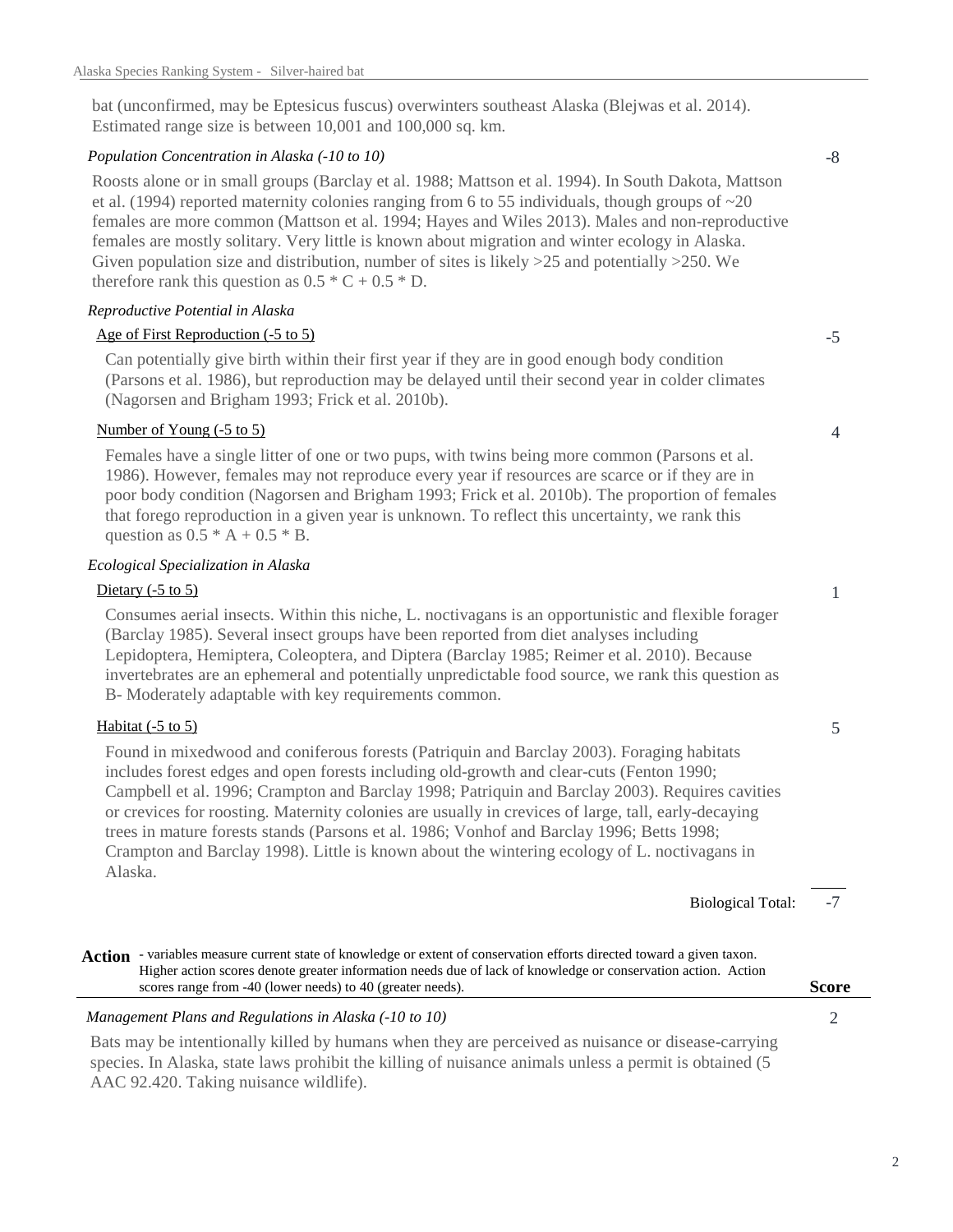### *Knowledge of Distribution and Habitat in Alaska (-10 to 10)*

This species is regularly detected acoustically throughout southeast Alaska (Boland et al. 2009a; K. Blejwas, pers. comm.; ADF&G survey map available online: https://www.adfg.alaska.gov/index.cfm?adfg=citizenscience.batsacousticresults) and general habitat associations are known. Further research is needed to determine seasonal habitat preferences, migratory movements, and overwintering distribution.

#### *Knowledge of Population Trends in Alaska (-10 to 10)*

Bats in southeast Alaska are currently being monitored by ADF&G using road surveys and acoustic monitoring stations, but current data are insufficient for monitoring statewide population trends.

#### *Knowledge of Factors Limiting Populations in Alaska (-10 to 10)*

Little is known about this species' biology and ecology in Alaska. Research is needed to assess ecological requirements, demographic parameters, winter ecology, and vulnerability to white-nose syndrome. Because this species is closely associated with large-diameter trees and snags, timber harvest may affect habitat availability and behavior (Parker 1996). During migration, this species is highly susceptible to mortality from wind turbines (Hayes and Wiles 2013; Thompson et al. 2017).

> 16 Action Total:

2

10

2

#### Supplemental Information - variables do not receive numerical scores. Instead, they are used to sort taxa to answer specific biological or management questions.

| Harvest:                            | None or Prohibited |
|-------------------------------------|--------------------|
| <b>Seasonal Occurrence:</b>         | Year-round         |
| <b>Taxonomic Significance:</b>      | Monotypic species  |
| % Global Range in Alaska:           | ${<}10\%$          |
| % Global Population in Alaska: <25% |                    |
| Peripheral:                         | Yes                |

#### **References**

Barclay, R. M. R. 1985. Long- versus short-range foraging strategies of hoary (Lasiurus cinereus) and silver-haired (Lasionycteris noctivagans) bats and the consequences for prey selection. Canadian Journal of Zoology 63(11):2507–2515. DOI: 10.1139/z85-371

Barclay, R. M. R., P. A. Faure, and D. R. Farr. 1988. Roosting behavior and roost selection by migrating silver-haired bats (Lasionycteris noctivagans). Journal of Mammalogy 69(4):821-825. DOI: 10.2307/1381639

Betts, B. J. 1998. Roosts used by maternity colonies of silver-haired bats in northeastern Oregon. Journal of Mammalogy 79(2):643–650. DOI: 10.2307/1382994

Blejwas, K. M., C. L. Lausen, and D. Rhea-Fournier. 2014a. Acoustic monitoring provides first records of hoary bats (Lasiurus cinereus) and delineates the distribution of silver-haired bats (Lasionycteris noctivagans) in Southeast Alaska. Northwestern Naturalist 95(3):236-250. DOI: 10.1898/13-34.1

Boland, J. L., W. P. Smith, and J. P. Hayes. 2009a. Survey of bats in Southeast Alaska with emphasis on Keen's myotis (Myotis keenii). Northwest Science 83(3):169-179. DOI: 10.3955/046.083.0301

Campbell, L., J. Hallett, and M. O'Connell. 1996. Conservation of bats in managed forests: Use of roosts by Lasionycteris noctivagans. Journal of Mammalogy 77(4):976-984. DOI: 10.2307/1382778

Crampton, L. H., and R. M. R. Barclay. 1998. Selection of roosting and foraging habitat by bats in different-aged aspen mixedwood stands. Conservation Biology 12(6):1347-1358.